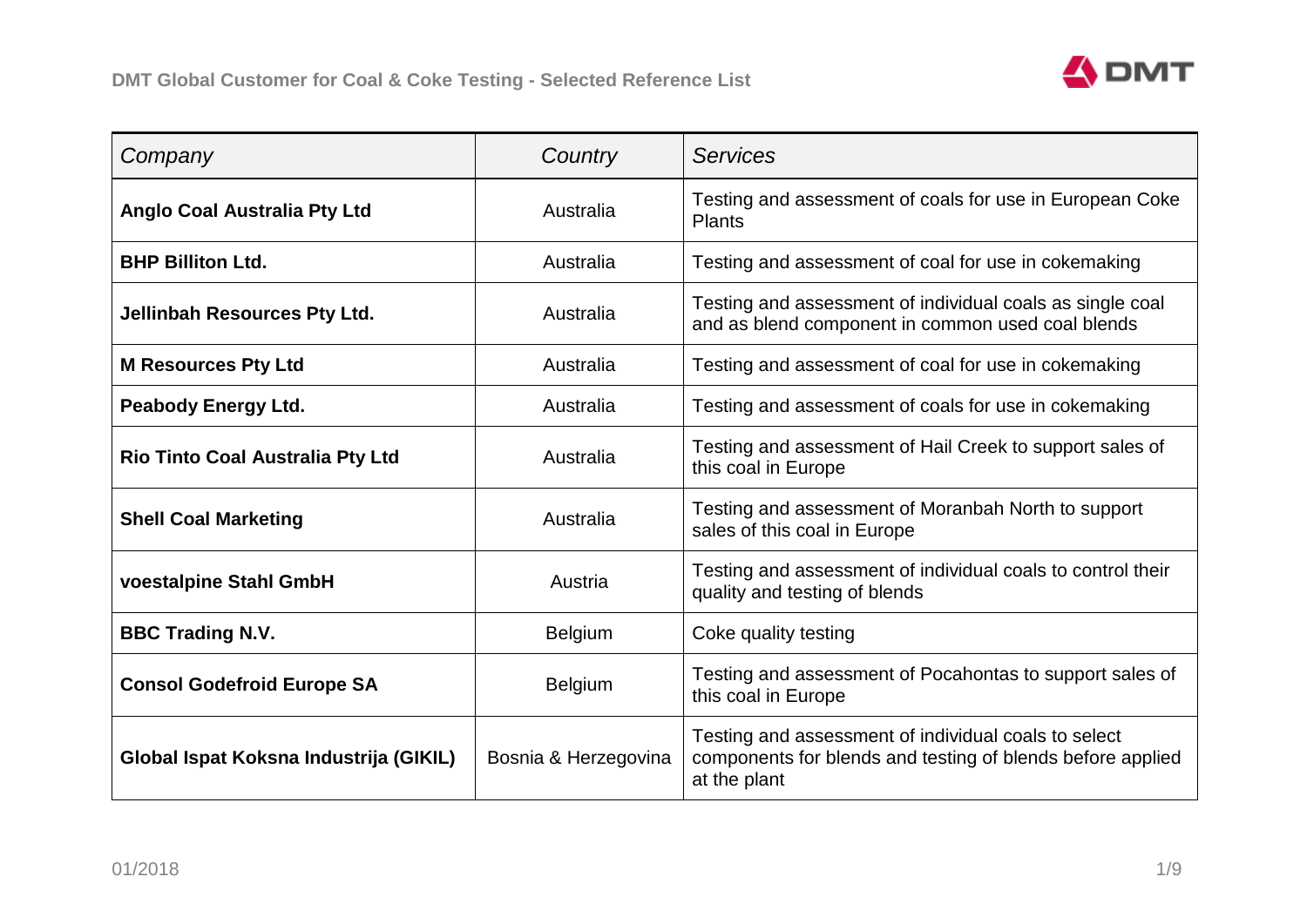

| Company                         | Country                                  | <b>Services</b>                                                                                                                    |
|---------------------------------|------------------------------------------|------------------------------------------------------------------------------------------------------------------------------------|
| Peace River Coal Ltd.           | Canada                                   | Testing and assessment of Peace River Coal to support<br>sales of this coal in Europe                                              |
| <b>Teck</b>                     | Canada                                   | Testing and assessment of coal for use in cokemaking                                                                               |
| <b>Trenaco Company</b>          | Colombia                                 | Testing and assessment of coals for use in cokemaking                                                                              |
| Jiuquan Iron and Steel Co. Ltd  | China                                    | Test work for blend optimization based on available coals<br>for stamp charging operation; cake stability testing                  |
| <b>Pangang Group Int.</b>       | China                                    | Test work for blend optimization based on available coals<br>for stamp charging operation                                          |
| Panzhihua Iron & Steel Co. Ltd. | China                                    | Test work for blend optimization based on available coals<br>for stamp charging operation; cake stability testing                  |
| Shanxi Dathue Int. Co. Ltd.     | China                                    | Testing and assessment of coals for use in cokemaking                                                                              |
| Inspectorate                    | Croatia/Germany/UK<br>Belgium/Netherland | Coal analysis; Coke quality testing                                                                                                |
| <b>SGS</b>                      | Croatia/Germany/USA                      | Coal analysis; Coke quality testing                                                                                                |
| <b>SSAB Rautaruukki plant</b>   | Finland                                  | Testing and assessment of individual coals to select<br>components for blends and testing of blends before applied<br>at the plant |
| <b>COMILOG DUNKERQUE</b>        | France                                   | Coke quality testing                                                                                                               |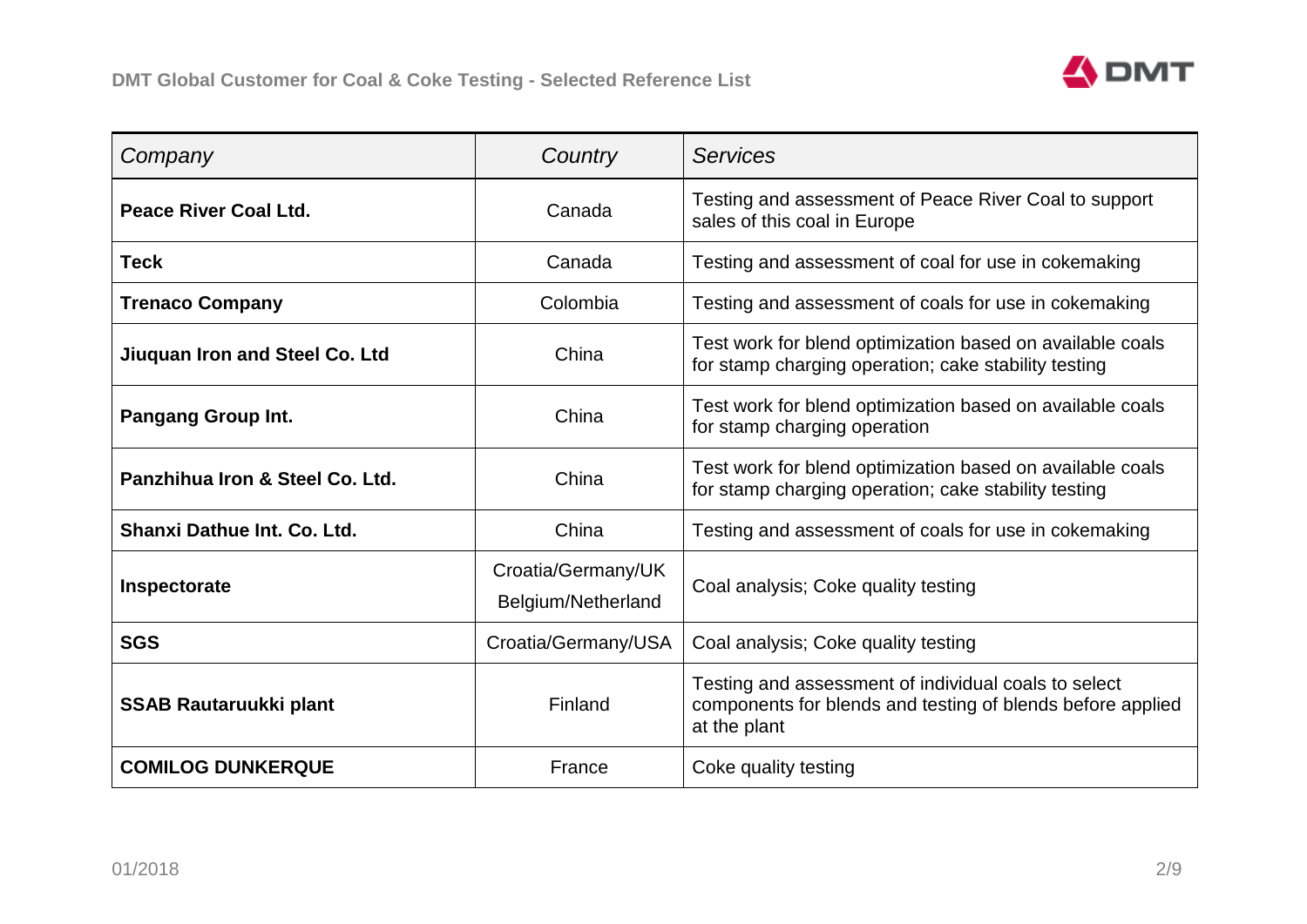

| Company                                                           | Country | <b>Services</b>                                                                                                                                                                            |
|-------------------------------------------------------------------|---------|--------------------------------------------------------------------------------------------------------------------------------------------------------------------------------------------|
| <b>ArcelorMittal Bottrop GmbH-</b><br><b>Prosper Coking Plant</b> | Germany | Testing and assessment of individual coals to select<br>components for blends before applied at the plant; Coal and<br>coke quality control                                                |
| ArcelorMittal Eisenhüttenstadt GmbH                               | Germany | Coke quality testing                                                                                                                                                                       |
| DK Recycling und Roheisen GmbH                                    | Germany | Coke quality control                                                                                                                                                                       |
| <b>Hargreaves raw material services</b><br>GmbH                   | Germany | Coal analysis; Coke quality testing                                                                                                                                                        |
| Hüttenwerke Krupp Mannesmann<br>(HKM)                             | Germany | Testing and assessment of individual coals to select<br>components for blends and testing of blends before applied<br>at the plant; Coal and coke quality control                          |
| <b>KOCH Industrieanalgen GmbH</b>                                 | Germany | Test work for blend optimization based on available coals<br>for stamp charging operation compromise coke oven safety<br>and economic constraints; cake stability testing                  |
| <b>H&amp;K KOCH Industrieanalgen GmbH</b>                         | Germany | Test work for blend optimization based on available coals<br>and additives for stamp charging operation compromise<br>coke oven safety and economic constraints; cake stability<br>testing |
| <b>Koch Transporttechnik GmbH</b>                                 | Germany | Test work for blend optimization based on available coals<br>for stamp charging operation                                                                                                  |
| Kokereibetriebsgesellschaft<br><b>Schwelgern GmbH</b>             | Germany | Testing and assessment of individual coals to select<br>components for blends and testing of blends before applied<br>at the plant                                                         |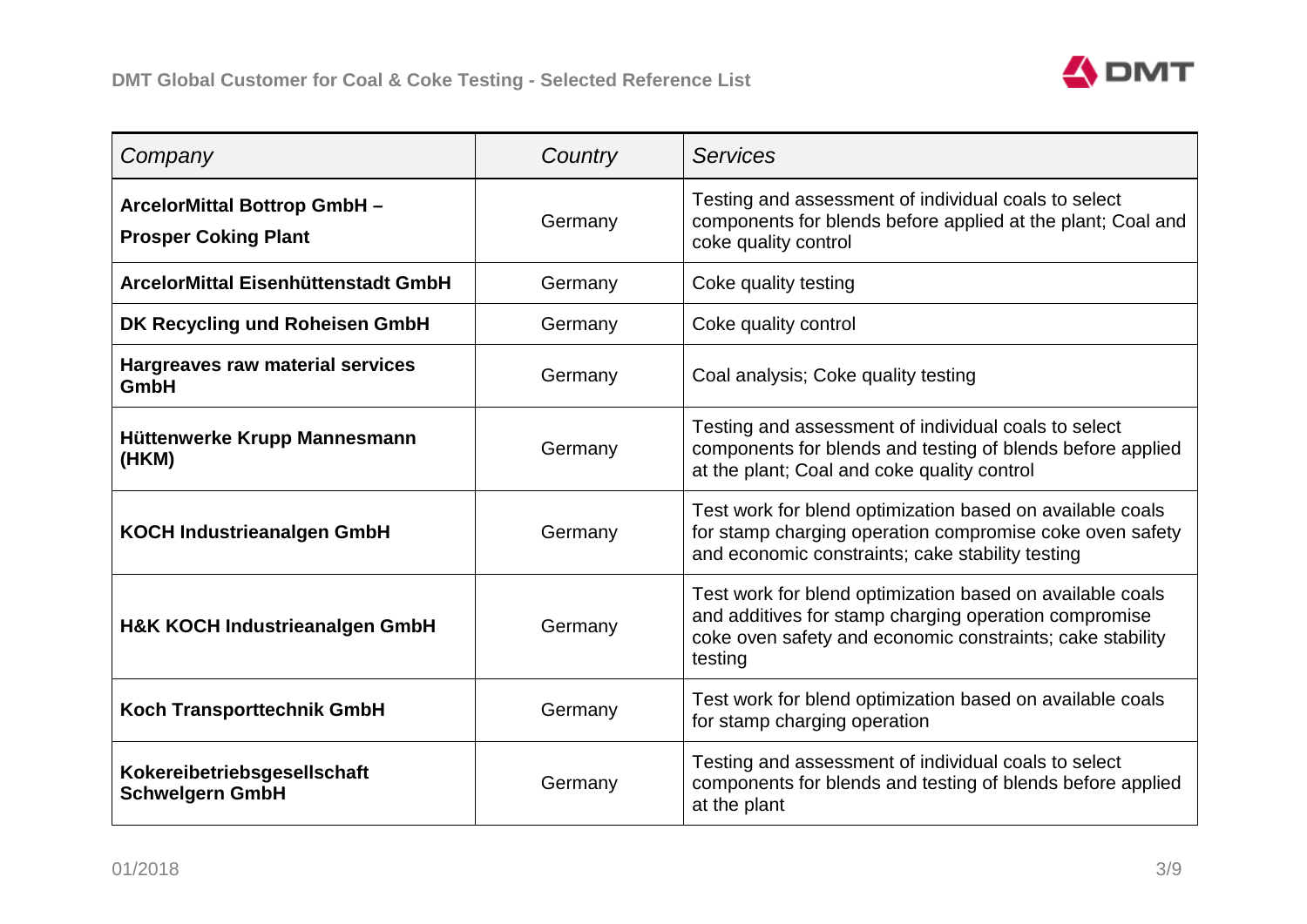

| Company                                        | Country | <b>Services</b>                                                                                                                                                                                                                          |
|------------------------------------------------|---------|------------------------------------------------------------------------------------------------------------------------------------------------------------------------------------------------------------------------------------------|
| Köppern Aufbereitungstechnik GmbH              | Germany | Mechanical strength tests after thermal treating of coal<br>briquettes for the optimization of the coal briquettes for the<br>Corex/Fines process; Mechanical strength tests during<br>thermal treating of coal and oil shale briquettes |
| <b>RAG Trading GmbH</b>                        | Germany | Coal analysis; Coke quality testing; Testing and assessment<br>of coals for use in cokemaking                                                                                                                                            |
| <b>Salzgitter</b>                              | Germany | Testing and assessment of coals for use in cokemaking                                                                                                                                                                                    |
| <b>ThyssenKrupp Steel</b>                      | Germany | Testing and assessment of individual coals to select<br>components for blends and testing of blends                                                                                                                                      |
| <b>ThyssenKrupp Industrial Solutions</b>       | Germany | Coal analysis; Coke quality testing; Testing and assessment<br>of coals for use in cokemaking                                                                                                                                            |
| <b>Bhushan Power &amp; Steel Ltd.</b>          | India   | Testing and assessment of individual coals and coal blend<br>optimization                                                                                                                                                                |
| <b>Bhushan Steel Ltd.</b>                      | India   | Testing and assessment of individual coals and coal blend<br>optimization                                                                                                                                                                |
| Otto India Ltd.                                | India   | Semi-industrial carbonization tests and coal blend<br>optimization                                                                                                                                                                       |
| <b>Steel Authority of India Limited (SAIL)</b> | India   | Coal analysis and coke quality testing                                                                                                                                                                                                   |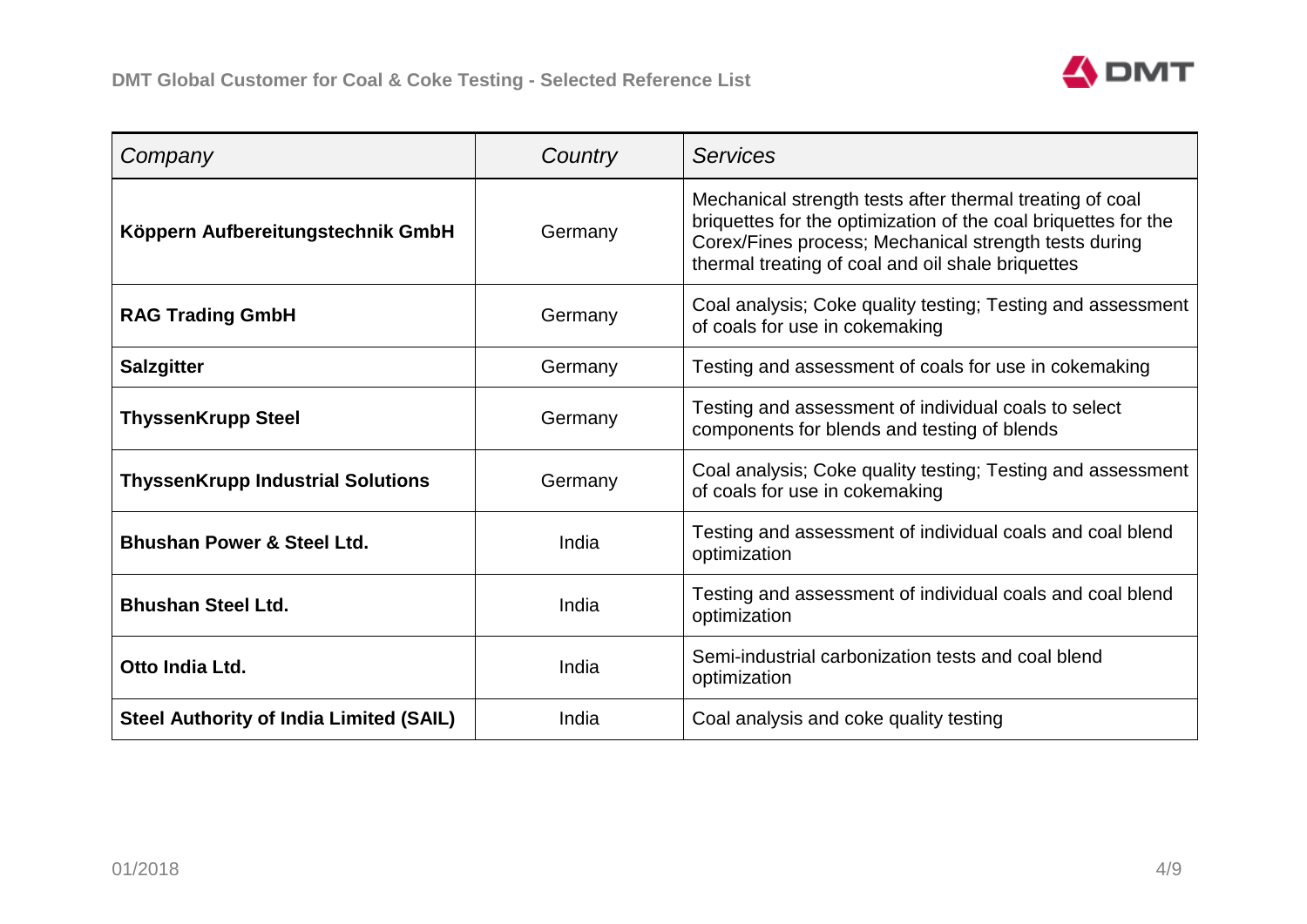

| Company                                                | Country                                     | <b>Services</b>                                                                                                |
|--------------------------------------------------------|---------------------------------------------|----------------------------------------------------------------------------------------------------------------|
| <b>Kansai Coke</b>                                     | Japan                                       | Testing and optimization of coal blends                                                                        |
| Mitsui & Co., Ltd.                                     | Japan                                       | Semi-industrial carbonization test of single coals Shaqu and<br>Malan                                          |
| Nippon Coke & Engineering Co. Ltd.                     | Japan                                       | Investigation of the effect of chamber width on the internal<br>gas pressure and wall load                     |
| <b>Idemitsu Coal Marketing</b>                         | Japan/Australia                             | Testing and assessment of individual coals as single coal<br>and as blend component in common used coal blends |
| <b>Mongolyn Alt (MAK) Corporation</b>                  | Mongolia                                    | Testing and assessment of coals for use in cokemaking                                                          |
| <b>Industrial Corporation of Mongolia</b><br>LLC (ICM) | Mongolia                                    | Testing and assessment of Tavan Tolgoi coals for use in<br>cokemaking                                          |
| Vale                                                   | Mozambique/Brazil/<br>Australia/Switzerland | Testing and assessment of individual coals as single coal<br>and as blend component in common used coal blends |
| Oxbow                                                  | Netherland                                  | Testing and assessment of coal for use in cokemaking                                                           |
| <b>RC</b> Inspection                                   | Netherland                                  | Coal analysis; Coke quality testing                                                                            |
| <b>Stockpile surveying and protection</b><br>B.V.      | Netherland                                  | Coal analysis; Coke quality testing                                                                            |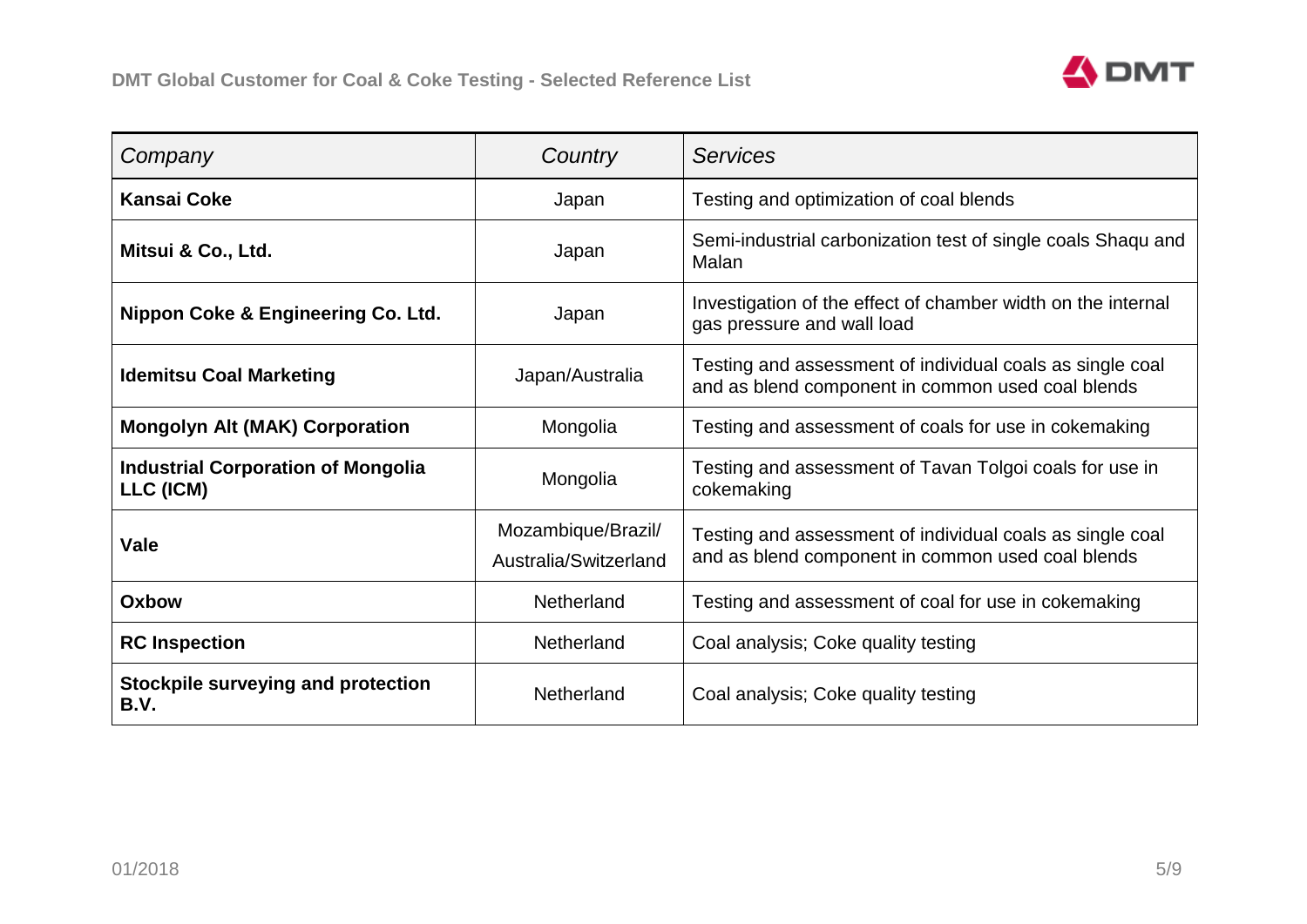

| Company                                                | Country                       | <b>Services</b>                                                                                                                   |
|--------------------------------------------------------|-------------------------------|-----------------------------------------------------------------------------------------------------------------------------------|
| <b>Tata Steel Europe</b>                               | Netherland/<br>United Kingdom | Coke quality testing; Testing and assessment of coal for<br>use in cokemaking                                                     |
| <b>Store Norske Spitsbergen</b><br>Grubekompani AS     | Norway                        | Investigation of exploration drill core coal samples and<br>calculation of CRI and CSR values                                     |
| ISOROC Polska sp. z o.o.                               | Poland                        | Coke quality testing for foundry coke                                                                                             |
| Jastrzębska Spółka Węglowa S.A.                        | Poland                        | Coke quality testing                                                                                                              |
| Polski Koks S.A.                                       | Poland                        | Coke quality testing                                                                                                              |
| <b>Severstal Resurs ZAO</b>                            | Russia                        | Testing and assessment of coals for use in cokemaking                                                                             |
| <b>ALTAI Koks</b>                                      | Russia                        | Test work for blend optimization based on available coals<br>for stamp charging operation                                         |
| <b>US Steel Kosice</b>                                 | Slovakia                      | Testing of blends and assessment of results                                                                                       |
| ArcelorMittal South Africa -<br><b>Newcastle Works</b> | South Africa                  | Test work for blend optimization based on available coals<br>with incorporation of limited quantities of recommended new<br>coals |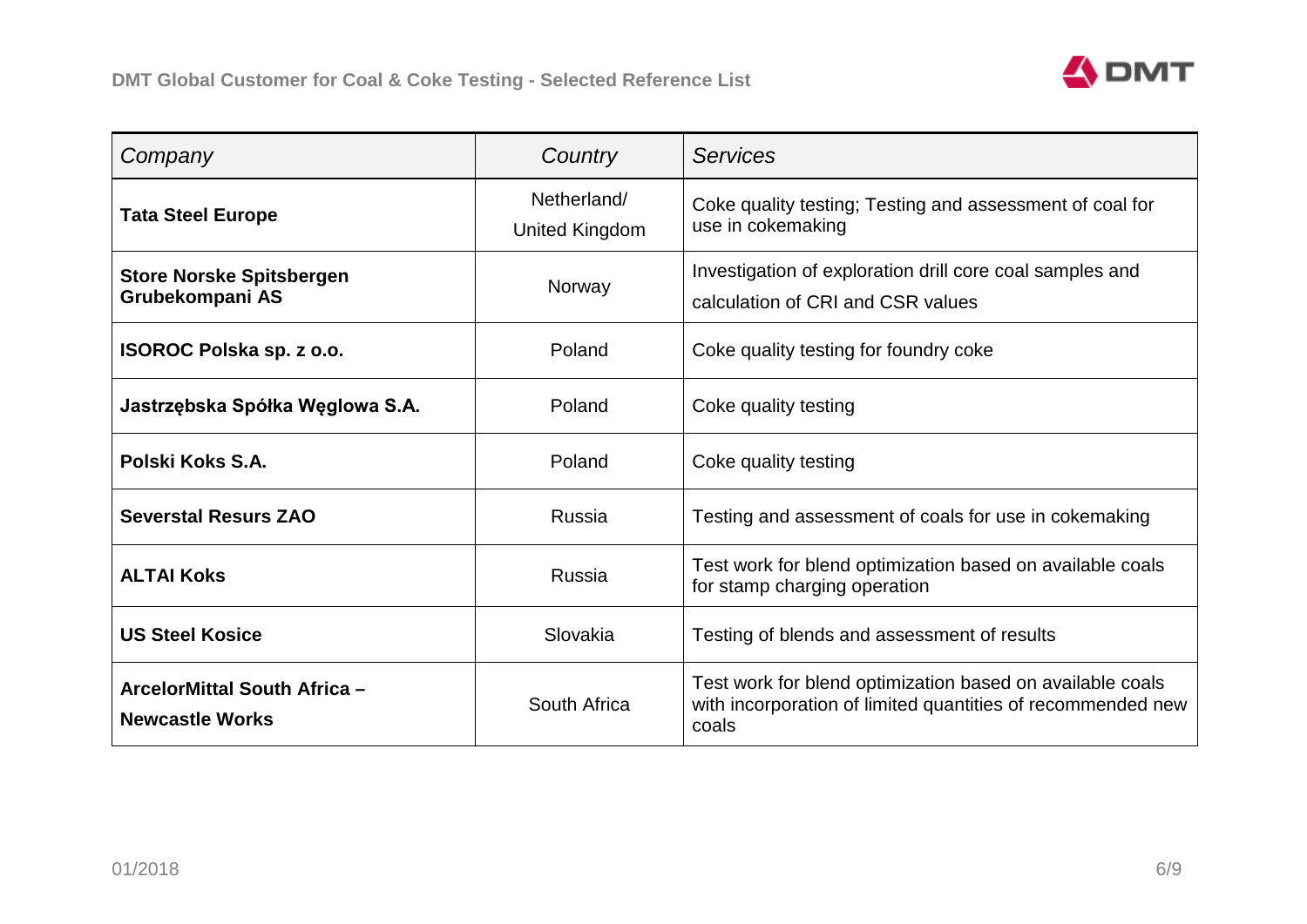

| Company                    | Country     | Services                                                                                                                                                                                                                                                                |
|----------------------------|-------------|-------------------------------------------------------------------------------------------------------------------------------------------------------------------------------------------------------------------------------------------------------------------------|
| <b>Hyundai Steel</b>       | South Korea | Testing and assessment of individual coals (available for<br>the customer), blend optimization based on the available<br>coals; consultancy for future coal selection; Training and<br>seminars for the responsible staff for the cokemaking at the<br>industrial plant |
| <b>POSCO</b>               | South Korea | Optimization of coal fine briquettes for their utilization coke<br>oven                                                                                                                                                                                                 |
| Svenskt Stål AB            | Sweden      | Testing and assessment of individual coals to select<br>components for blends and testing of blends before applied<br>at the plant; Coke quality testing                                                                                                                |
| <b>Swerea MEFOS AB</b>     | Sweden      | Testing of coals and coal blends with additives for use in<br>cokemaking                                                                                                                                                                                                |
| <b>AMCI Resources GmbH</b> | Switzerland | Testing and assessment of coals for use in cokemaking                                                                                                                                                                                                                   |
| <b>Mechel Carbon AG</b>    | Switzerland | Testing and assessment of coals for use in cokemaking                                                                                                                                                                                                                   |
| <b>Mincomet SA</b>         | Switzerland | Testing and assessment of coal for use in cokemaking                                                                                                                                                                                                                    |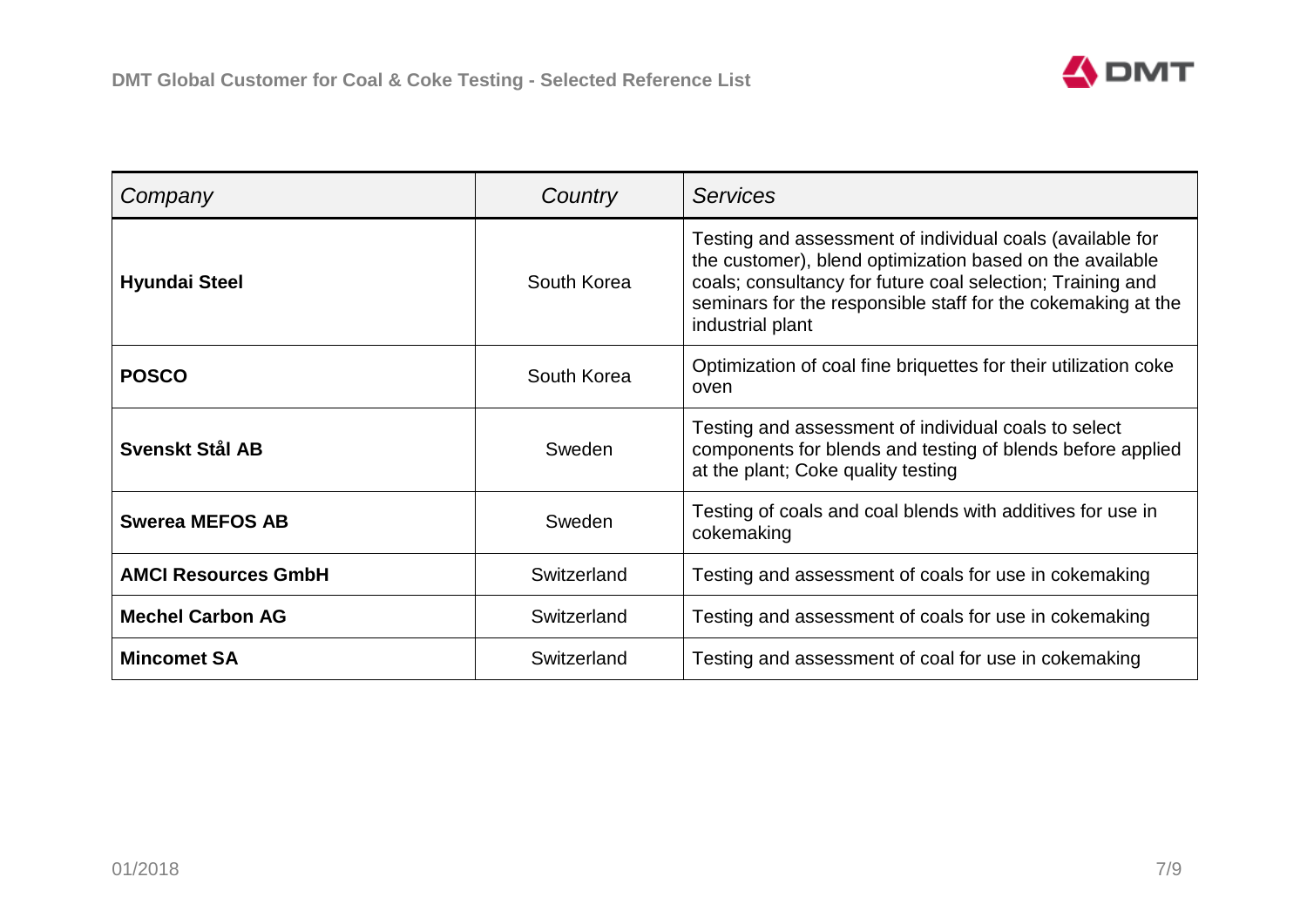

| Company                                              | Country        | <b>Services</b>                                                                                                                                                       |
|------------------------------------------------------|----------------|-----------------------------------------------------------------------------------------------------------------------------------------------------------------------|
| <b>Eurolinex</b>                                     | Ukraine        | Testing and assessment of individual coals (available for<br>the customer), blend optimization based on the available<br>coals; consultancy for future coal selection |
| "Donetsksteel" – "Iron and Steel<br>Works"           | Ukraine        | Coke quality testing                                                                                                                                                  |
| <b>Environmental Scientifics Group Ltd</b>           | United Kingdom | Coal analysis; Coke quality testing                                                                                                                                   |
| <b>KNIGHT ENERGY SERVICES LTD</b>                    | United Kingdom | Coal analysis; Coke quality testing                                                                                                                                   |
| <b>International Metallurgical Resources</b><br>Ltd. | United Kingdom | Testing and assessment of individual coal; Coke quality<br>testing                                                                                                    |
| Minton, Treharne & Davies Ltd.                       | United Kingdom | Coke quality testing                                                                                                                                                  |